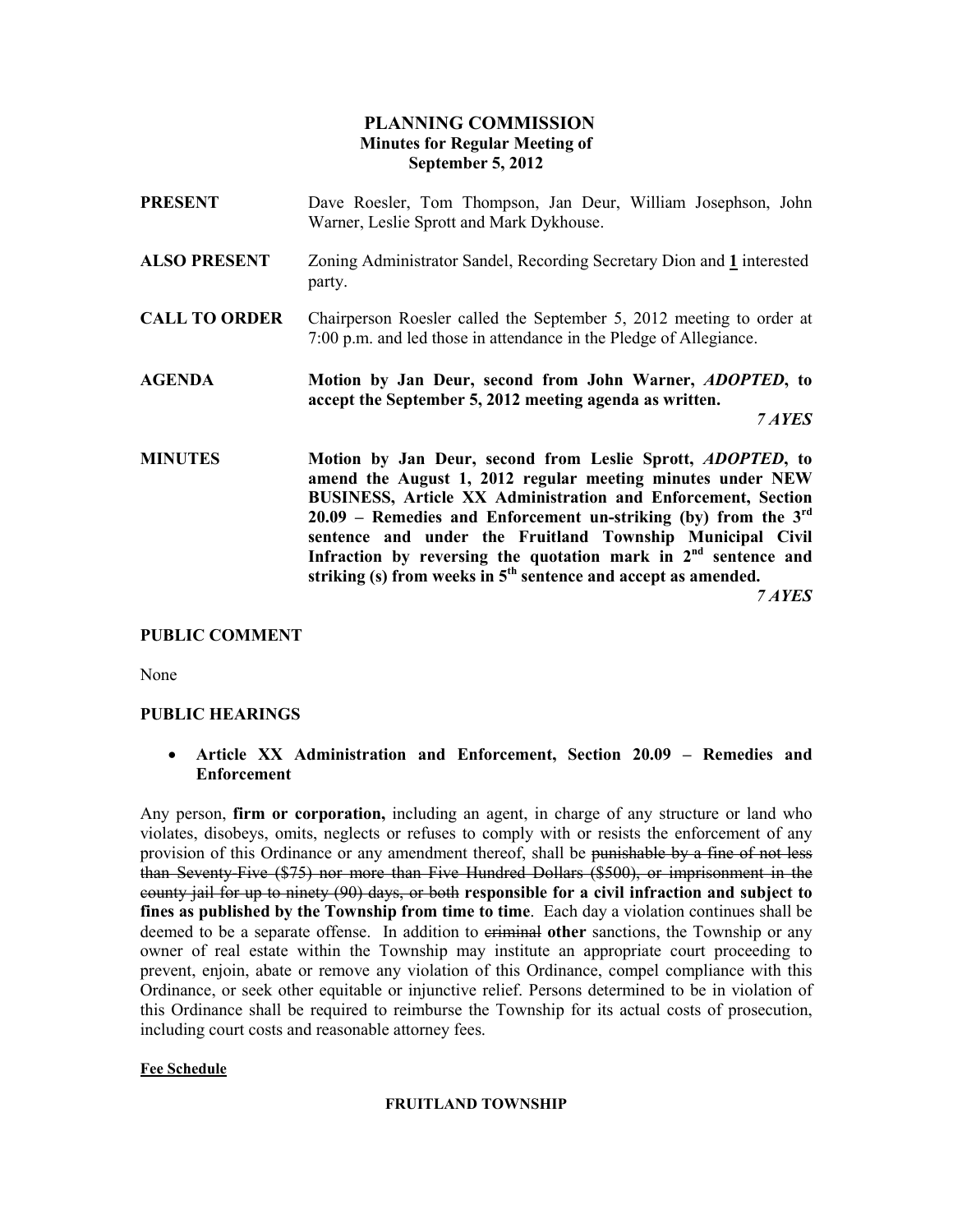#### MUNICIPAL CIVIL INFRACTION FINE SCHEDULE

For purposes of this Fine Schedule, a violation which is a " $2<sup>nd</sup>$  Offense" or " $3<sup>rd</sup>$  Offense" shall be deemed a "subsequent offense" "and means a violation of the same section of the applicable Ordinance committed by the same person within twelve (12) months of a previous violation of the Ordinance for which said person admitted responsibility or was adjudicated to be responsible, provided, however, that offenses committed on subsequent days within a period of one (1) weeks following issuance of a citation for a first offense shall all be considered separate first offenses. Each day that such violation occurs shall constitute a separate offense.

| <b>ORDINANCE</b>      | $1^{\rm ST}$ | 2ND      | 3RD      |
|-----------------------|--------------|----------|----------|
|                       | Offense      | Offense  | Offense  |
| SECTION 20.09         |              |          |          |
| ADMIN AND ENFORCEMENT | \$100.00     | \$200.00 | \$400.00 |

#### PUBLIC HEARING OPEN 7:06 P.M.

No public comment or correspondence.

#### PUBLIC HEARING CLOSED 7:09 P.M.

#### DISCUSSION

Commissioner Deur stated the amendment to Section 20.09 Remedies and Enforcement is to change the penalty provision from a misdemeanor to a civil infraction.

Motion by Jan Deur, second from John Warner, ADOPTED, to recommend approval to the Township Board of Trustees Section 20.09 Remedies and Enforcement and the Fruitland Township Municipal Civil Infraction Fine Schedule as written above. 7 AYES

# • Article III, General Provisions, Section 3.29 – Outdoor Storage in Residential Districts (C)

 C. Recreational vehicles or equipment shall be parked or stored on a lot or parcel of land that is devoted to a single-family dwelling of same owner. The lease of space for storage or parking of recreational vehicles or equipment for compensation shall not be permitted in a Residential District.

#### PUBLIC HEARING OPEN 7:12 P.M.

No public comment or correspondence.

## PUBLIC HEARING CLOSED 7:14 P.M.

#### **DISCUSSION**

C. Recreational vehicles or equipment shall be parked or stored on a lot or parcel of land that is devoted to a single-family dwelling of same owner containing a primary structure. The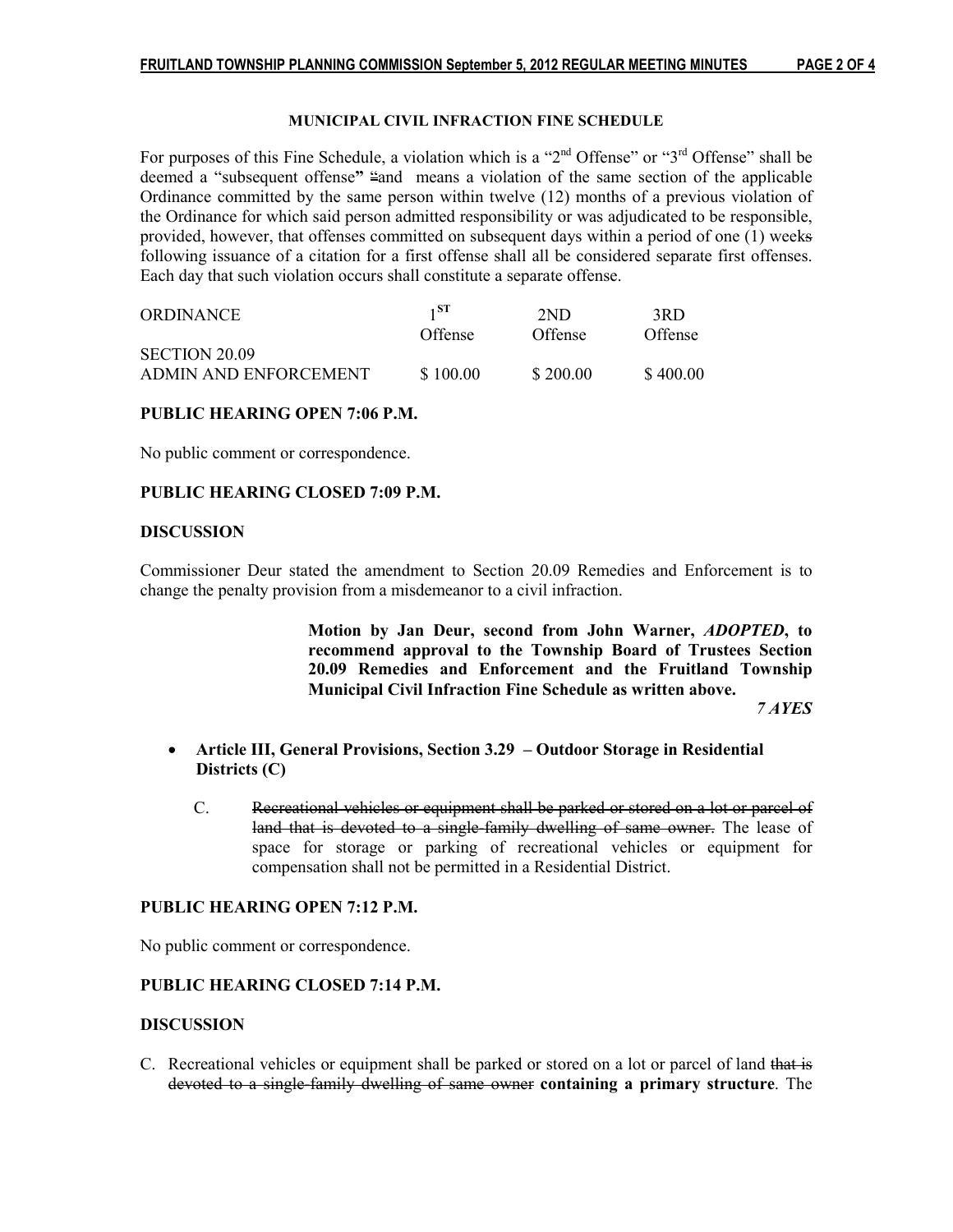lease of space for storage or parking of recreational vehicles or equipment for compensation shall not be permitted in a Residential District.

> Motion by William Josephson, second from Leslie Sprott, ADOPTED, to recommend approval to the Township Board of Trustees of Section 3.29 (C) Outdoor Storage in Residential Districts as written above.

7 AYES

## OLD BUSINESS

1. Reports from Sub-Committees

• Article III, General Provisions, Section 3.17 – Excavations, Holes or Ponds (Amend)

No report, Commissioner Thompson advised that the sub-committee has not met since the August meeting.

# • Article III, General Provisions, Section 3.08 – Accessory Buildings and Uses

No report, Zoning Administrator Sandel advises this sub-committee (Commissioners Thompson, Dykhouse, Warner) and himself have not met yet. When it meets it will be discussing the existing ordinance to see if amendments are needed.

### • Medical Marihuana Ordinance

Commissioner Deur spoke of four House Bills passed by the House of Representatives and advised he does not know where they stand at this time. They are HB 4851, 4834, 4853 and 4856. Chairperson Roesler stated we need to work on a draft ordinance before December so we can hold public hearing and send to Township Board for approval so we can have something in place before the moratorium expires January 31, 2013.

# • Digital Signs

Commissioner Thompson reviewed the book from Scenic Michigan and stated he has flagged several pages, however, there is a chapter pertaining to digital signs only. Chairperson Roesler stated he believes we need to focus only on that section at this time. Zoning Administrator Sandel will review the book next.

### COMMISSIONERS COMMENTS

Commissioner Josephson stated he would like to see the zoning ordinance allow a roof overhang of 24" into a side setback. He will bring proposed language forward for review.

Commissioner Deur stated Attorney Even has said that the Keyhole Ordinance needs amendment and he will be bringing those concerns forward. He also stated that Governor Snyder signed into law (SB1130) amendments to Part 353, Sand Dune Protection and Management, of the Natural Resources and Environmental Protection Act which took immediate effect and he will send the link to all Commissioners.